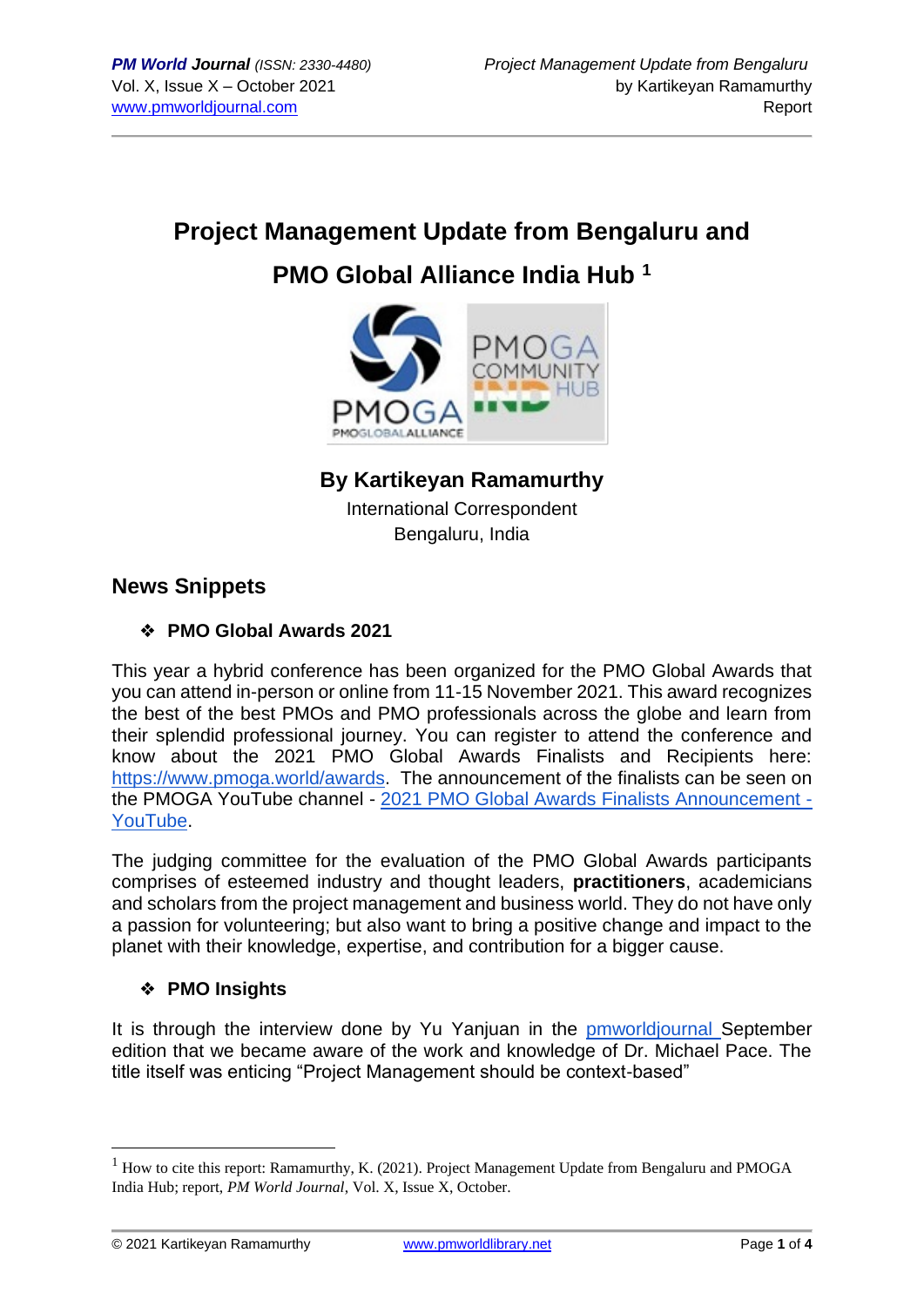

We could not help ourselves and our next PMO Insights session is with Dr. Michael Pace - A discussion on PMO Maturity on 3rd October, 2021. Looking forward to it and **thank you pmworldjournal!!**

# **Key Feature**

#### **PMO Global Alliance - PMO India Awards**

Taking inspiration from the PMO Global Awards, PMOGA India Community Hub is also going to launch **[PMO India Awards](https://www.pmoga.world/pmo-india-awards)** soon to recognize and honor the excellence and performance of PMOs and PMO Leaders in India. It believes in contributing to the evolution of the Indian PMO community, encouraging organizations and professionals to develop and share their experiences with the local community and the world.

The 2021 PMO India Awards Winners will be appointed to represent India at the 2022 PMO Global Awards, the world's largest and most prestigious award for PMOs and PMO Professionals.

The following are the three award categories that we will start in 2021 for acknowledging and celebrating excellence on PMOs in India.

#### **PMO OF THE YEAR [\(Click](https://www.pmoga.world/pmo-india-awards-pmo-award) to apply)**

The PMO of the Year Award recognizes the best performing PMO organizations in India in 2021. PMOs must be over 5 years old.

#### **NEWCOMER PMO OF THE YEAR [\(Click](https://www.pmoga.world/pmo-india-awards-newcomer-pmo-of-the-year-award) to apply)**

This award will recognize the best performing Newcomer PMO organizations in India. Newcomer PMOs are between 2 and 5 years old.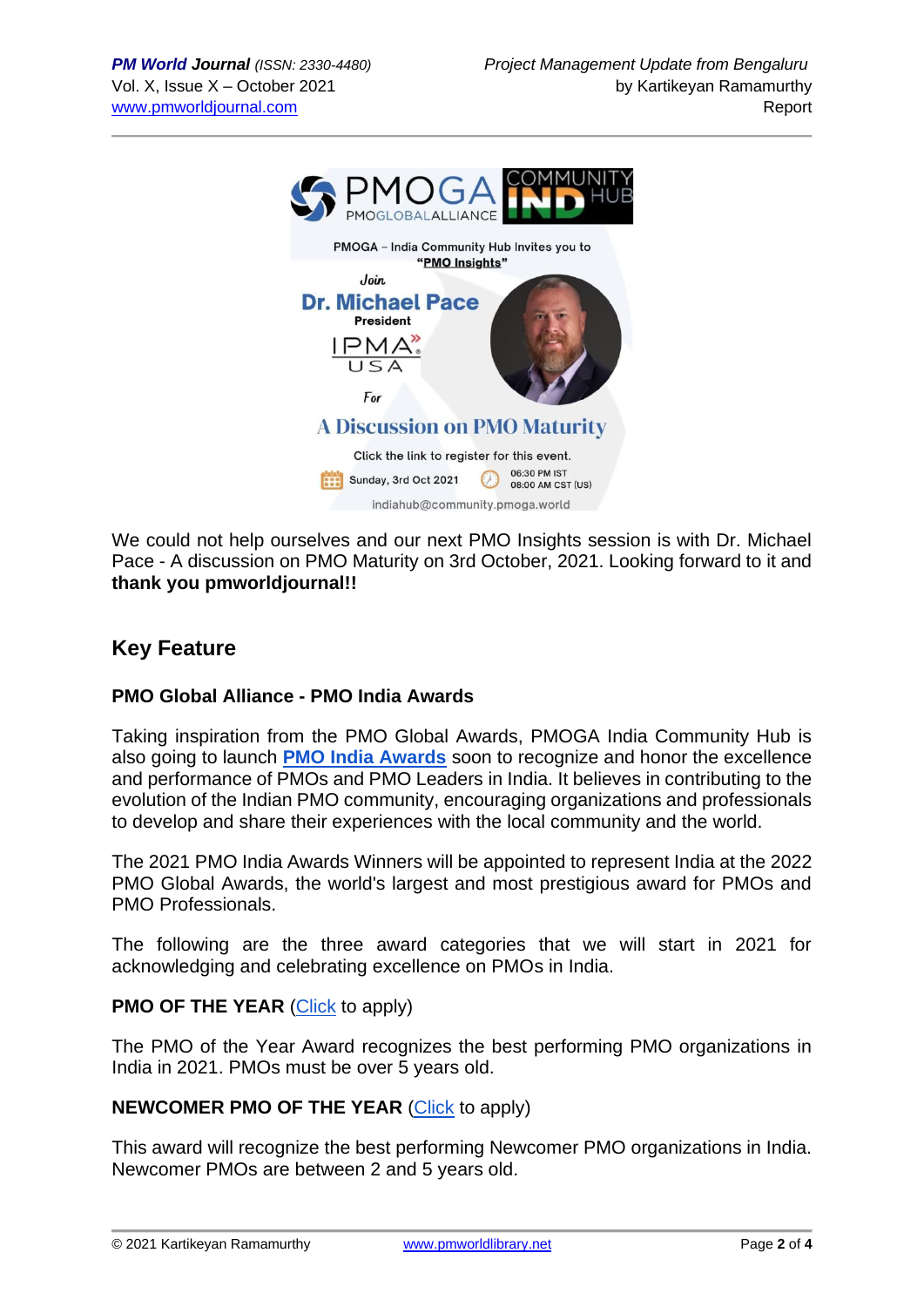### **PMO LEADER OF THE YEAR [\(Click](https://www.pmoga.world/pmo-india-awards-pmo-leader-award) to apply)**

The PMO Leader of the Year Award honors individuals around the World for their outstanding performance leading PMOs based in India.

The PMO India Awards is an initiative that will bring more visibility to the PMOs and how they can contribute to the successful delivery of the projects and programs. This award will also establish a strong foundation for PMOs which are actively helping their organizations and C-suite in prioritizing and selecting the initiatives and aligning them with the strategy of the organization. PMOs can undoubtedly bring value not only to their clients; but also, to society through their strong and influential community-building practices, hence, improving the effectiveness and sustenance of outcomes. As the organization grows, PMOs become an integral part of its ecosystem for supporting the overarching goals and contributing towards value generation.

#### **Acknowledgments and References:**

Inputs provided by: [Gaurav Dhooper,](https://www.linkedin.com/in/gaurav-dhooper-pal-i%C2%AE-pmi-acp%C2%AE-safe4%C2%AE-csm%C2%AE-lss-gb-b871a5a/) President PMOGA India Hub

PMOGA LinkedIn Company Page[:](https://www.linkedin.com/company/pmoga/) [PMO Global Alliance: My Company | LinkedIn](https://www.linkedin.com/company/pmoga/mycompany/)

India Community Hub LinkedIn group Page: [PMOGA India Community Hub | Groups | LinkedIn](https://www.linkedin.com/groups/13985237/)